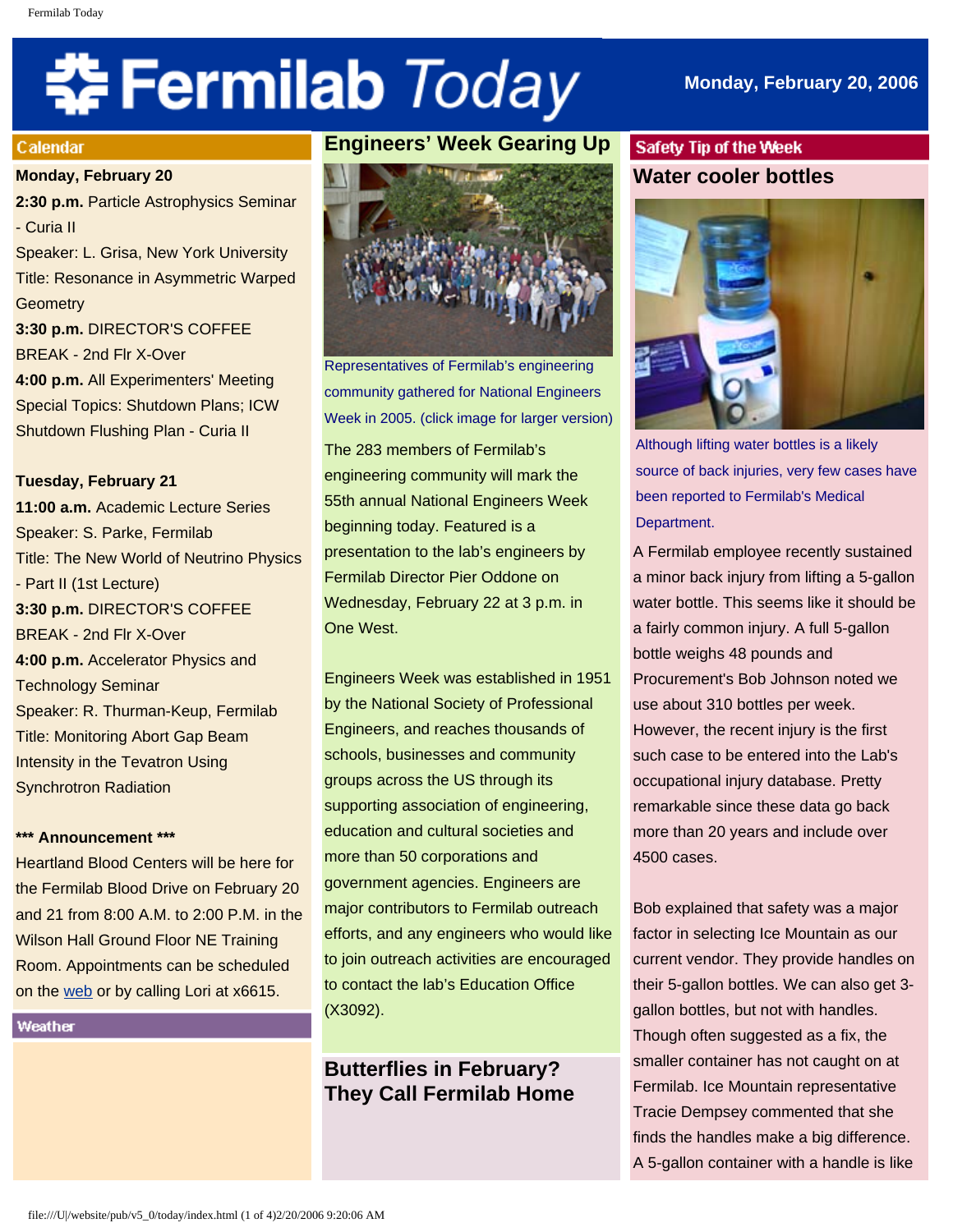

[Extended Forecast](http://www.srh.noaa.gov/data/forecasts/ILZ012.php?warncounty=ILC089&city=Batavia)

[Weather at Fermilab](http://www-esh.fnal.gov/pls/default/weather.html)

**Current Security Status** 

## [Secon Level 3](http://www.fnal.gov/pub/about/public_affairs/currentstatus.html)

## **Wilson Hall Cafe**

**Monday, February 20** -Potato Au Gratin -Monte Cristo -Savory Roasted Chicken Quarters -Lasagna Bolognaise -Chicken Ranch Wrapper -Assorted Pizza Slices -Szechuan Style Pork Lo Mein

The Wilson Hall Cafe accepts Visa, Master Card, Discover and American Express.

## [Wilson Hall Cafe Menu](http://lss.fnal.gov/cafe/)

## **Chez Leon**

**Search** 

# **Wednesday, February 22 Lunch** -Asian Marinated Flank Steak -Jasmine Rice -Pea Pods & Water Chestnuts -Orange Flan

**Thursday, February 23 Dinner** -Steamed Mussels -Pork Tenderloins w/Madeira Sauce -Sweet Potatoes -Profiteroles

[Chez Leon Menu](http://lss.fnal.gov/chezleon/index.html) Call x4512 to make your reservation.

The Mourning Cloak (*Nymphalis antiopa*) overwinters as an adult butterfly. (Image courtesy of Tom Peterson; click for larger version.)

Where do butterflies go in the winter? While a few species, like Monarchs, migrate to warmer climates, the majority of species spend winter wherever they are, in a metabolic state similar to hibernation called diapause. More than 50 butterfly species regularly call Fermilab home and most of them are here even now, just not in the form you may imagine. Butterflies have four stages in their life cycle--egg, larva, pupa, and imago (adult butterfly)--and while you might think they would spend winter as pupae in a cocoon or chrysalis, you'd be only partly correct.

"Actually, all four stages are out there right now," said cryogenics engineer Tom Peterson, the lab's resident butterfly expert and newly appointed ELM committee chair. "While every species typically has one pattern and overwinters in the same stage every year, right now, there are even adult butterflies sitting in the woods, hiding in trees." Local species that overwinter as imago include the Eastern Comma and Mourning Cloak. Both have cryptic coloring, which camouflages them and is the only real way an animal in diapause can avoid predators

a 3-gallon container without a handle. FESS's deputy head, Randy Ortgiesen, points out that the Lab's domestic water system is now fed from Warrenville's municipal system. It is likely that opportunities exist to discontinue bottled water use resulting in reduced cost and less risk of injury. Other tips to consider:

- Do not lift beyond your limits.
- Designate qualified individuals.
- Consider a two-person approach.

## **[Safety Tip of the Week Archive](http://www.fnal.gov/pub/today/safety/index.html)**

# **Accelerator Update February 15 - 17**

- One special 1x1 store provided 40 hours and 20 minutes of low luminosity. - Booster suffered from a vacuum leak and RF problems.

- Linac also had RF trouble.

[Read the Current Accelerator Update](http://www.fnal.gov/pub/news06/update.html) [Read the Early Bird Report](http://www-bd.fnal.gov/earlybird/ebird.html) [View the Tevatron Luminosity Charts](http://www.fnal.gov/pub/now/tevlum.html)

# **Announcements**

## **Blood Drive**

Heartland Blood Centers will conduct the Fermilab Blood Drive on February 20 and 21 from 8:00 a.m. to 2:00 p.m. in the Wilson Hall Ground Floor NE Training Room. Appointments can be scheduled on the [web](http://www-esh.fnal.gov/) or by calling Lori at x6615.

## **Neutrinos on TV**

On Tuesday, February 21, at 8 p.m. [WTTW Channel 11](http://www.wttw.com/main.taf?erube_fh=wttw&wttw.submit.EpisodeDetail=1&wttw.EpisodeID=133012&wttw.Channel=WTTW) will broadcast "The Ghost Particle," showing how "a 40-year hunt for solar neutrinos leads to a new understanding of matter itself." The program includes interviews with numerous neutrino scientists, including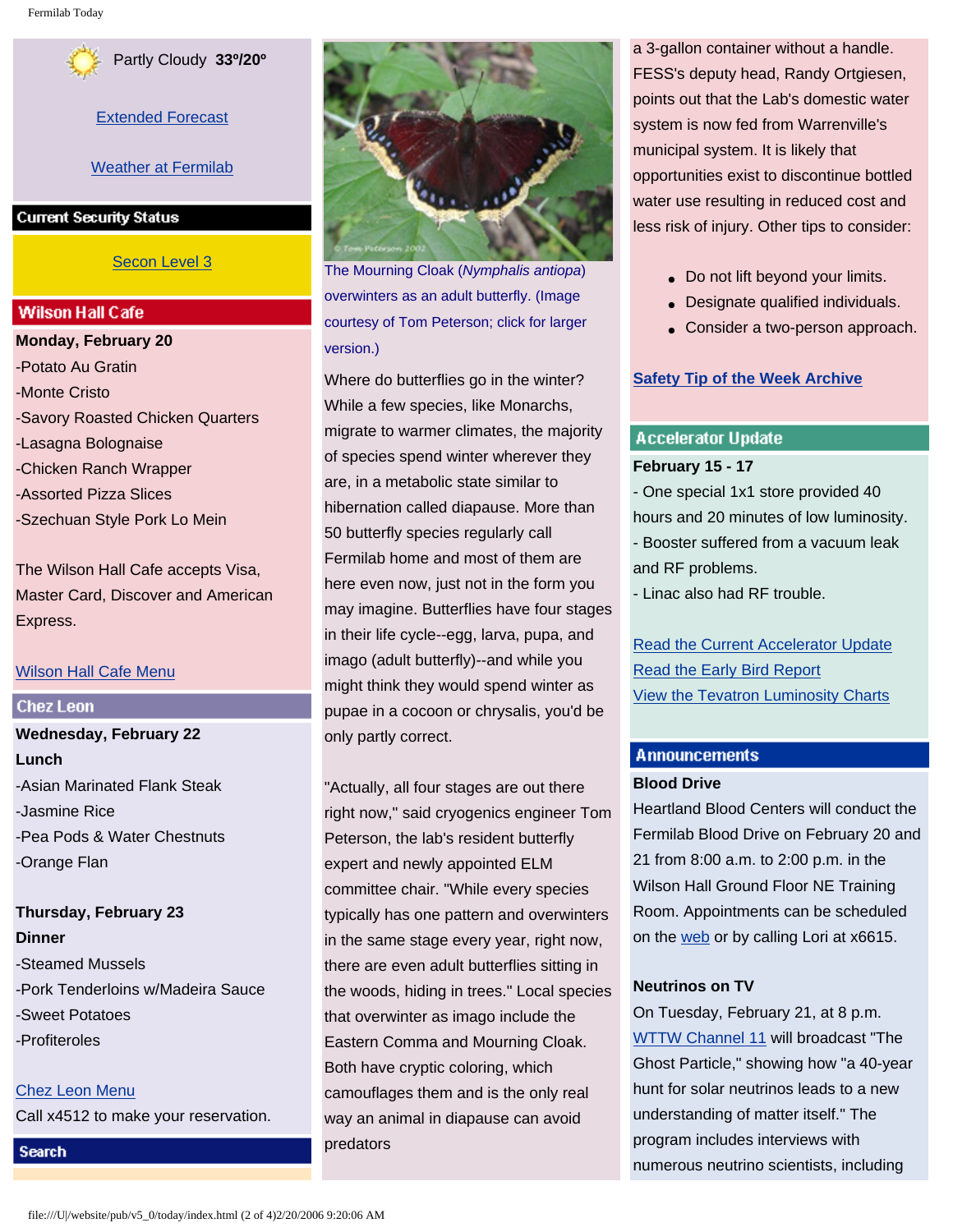## **Search the Fermilab Today Archive**

#### search

Info

Fermilab Today is online at: [http://www.](http://www.fnal.gov/today/) [fnal.gov/today/](http://www.fnal.gov/today/)

Send comments and suggestions to [today@fnal.gov](mailto:today@fnal.gov)

[Fermilab Today archive](http://www.fnal.gov/pub/today/archive.html)

[Hurricane Relief Page](http://www.fnal.gov/pub/today/katrina_relief.html)

[Fermilab Today PDF Version](http://www.fnal.gov/pub/today/archive.html)

[Fermilab Result of the Week archive](http://www.fnal.gov/pub/today/resultoftheweek/index.html)

[Fermilab Safety Tip of the Week archive](http://www.fnal.gov/pub/today/safety/index.html)

[Linear Collider News archive](http://www.fnal.gov/pub/today/linearcollider/index.html)

[Fermilab Today classifieds](http://www.fnal.gov/pub/today/classifieds.html)

[Subscribe/Unsubscribe to Fermilab Today](http://www.fnal.gov/pub/today/subscription.html)

## **[Read More](http://www.fnal.gov/pub/today/readmore_20060220.html)**

*—Dawn Stanton*

# **What's Happening at CMS?**



**Installing the Cables:** International crews from the collaborating institutions are working on cable installations on the sections of the CMS detector. Click [here](http://cmsinfo.cern.ch/outreach/cmseye/index.html) for the most up-todate status of CMS construction at Point 5 via live webcam. (Photo courtesy of Slawomir Tkaczyk; click image for larger version.)

## In the News

# *National Geographic News***, February 13, 2006: Dark Matter Properties "Measured" for**

**First Time, Study Says**  If you're a researcher at Cambridge

University's Institute of Astronomy in England, the answer is: Use painstaking calculations and a really big telescope.

With the help of data from the world's most advanced optical array, Cambridge scientists announced last week that they may be a step closer to identifying properties of dark matter.

This mysterious yet pervasive substance could be the "cosmic glue" that keeps rotating galaxies from spinning apart.

## **[Read More](http://news.nationalgeographic.com/news/2006/02/0213_060213_dark_matter.html)**

Fermilab's Boris Kayser. More information is at the [NOVA Web site](http://www.pbs.org/wgbh/nova/neutrino/).

## **Add Your Name to NALWO Mailing List**

Women can have their names added to the NALWO mailing list by contacting Kathy Johnson at [kjohnson@fnal.gov,](mailto:kjohnson@fnal.gov) by mailing contact information to NALWO, c/ o Kathy Johnson, MS111, or in person at Kathy's office in Wilson Hall, first floor. They can also subscribe through the NALWO webpage at [by using the on-line](http://www.fnal.gov/orgs/nalwo/) [form](http://www.fnal.gov/orgs/nalwo/).

## **URA Scholarship Application**

Every year, the University Research Association awards scholarships to children of regular, full-time Fermilab employees with high SAT scores. Applications are available [online](http://lss.fnal.gov/section/URAscholarship.html) now through March 1. Questions about the program may be directed to Jeanelle Smith at x4367.

## **GSA Formal Winter Ball**

Tickets for the Graduate Student Association's first Formal Winter Ball, to be held on Sat., Feb. 25, at 8 p.m., are on sale. Cost to attend the ball is \$5 per person and all are welcome. For more information, please visit the [Web site](http://www.fnal.gov/orgs/gsa/calendar/winterball/winterball.html). To purchase tickets, please contact GSA representatives Leah Welty-Rieger, x3853 or [lwelty@fnal.gov,](mailto:lwelty@fnal.gov) or Tuula Maki, x8414 or [tmaki@fnal.gov.](mailto:tmaki@fnal.gov)

**FNRT Printer Down Thursday, Feb. 23**

The site wide print server, FNPRT, will be inaccessible on Thursday, February 23, from 6:00am-8:00am due to a software upgrade.

#### **[Upcoming Activities](http://www.fnal.gov/pub/today/upcoming_activities.html)**